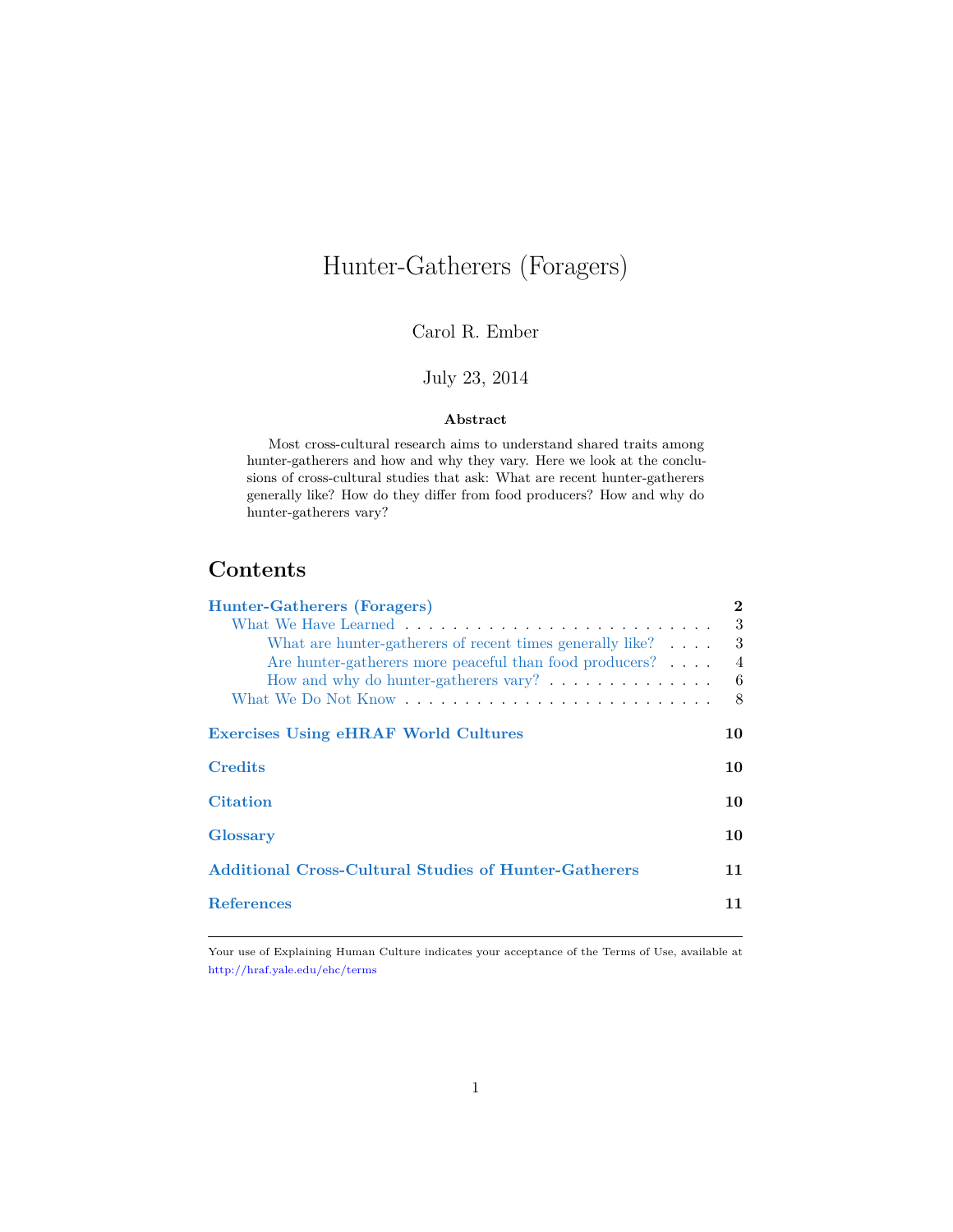

Figure 1: Rock paintings, like this undated example of human figures and antelopes by the San in Namibia, southern Africa, provide rare graphic evidence of earlier hunter-gatherer life. Rock art exists throughout the world but is difficult to date. The oldest dated example, found in Australia, is believed to be 28,000 years old.

# <span id="page-1-0"></span>**Hunter-Gatherers (Foragers)**

In the quest to explain human culture, anthropologists have paid a great deal of attention to recent hunter-gatherer, or forager, societies. A major reason for this focus has been the widely held belief that knowledge of hunter-gatherer societies could open a window into understanding early human cultures. After all, it is argued, for the vast stretch of human history, people lived by foraging for wild plants and animals. Indeed, not until about 10 thousand years ago did societies in Southwest Asia (the famous Fertile Crescent) begin to cultivate and domesticate plants and animals. Food production took over to such an extent that, in the past few hundred years, only an estimated 5 million people have subsisted by foraging.

What can we infer about our distant ancestors by looking at a few well-known hunter-gatherer societies of recent times? To draw reliable inferences, we would need to believe that pockets of human society could exist unchanged over tens of thousands of years—that hunter-gatherers did not learn from experience, innovate, or adapt to changes in their natural and social environments. Even a cursory look at the ethnographic record, however, reveals that many foraging cultures have changed substantially over time. Moreover, recent hunter-gatherer cultures share some traits but are also quite different from one another.

*Explaining Human Culture* 2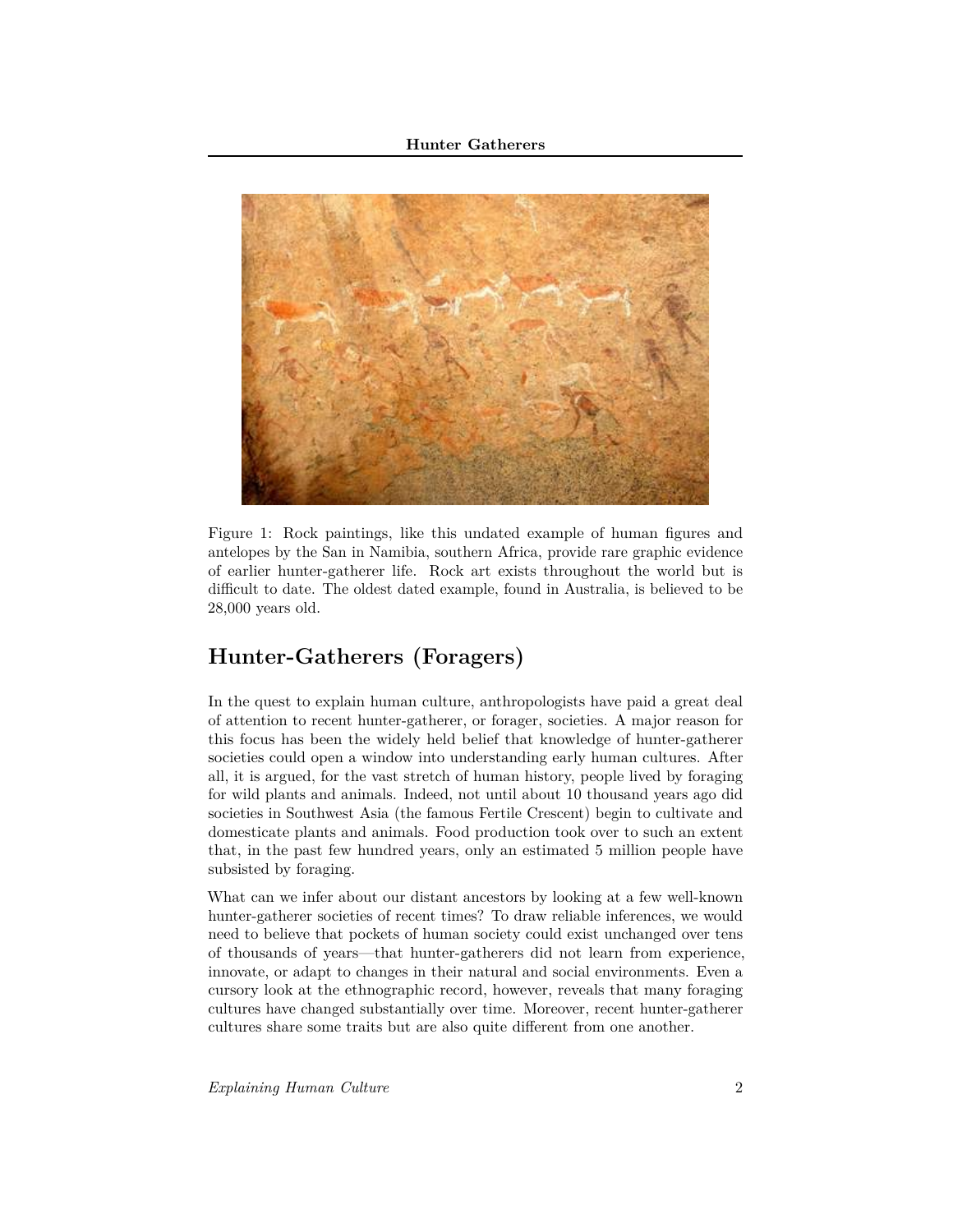How can we draw better inferences about the past? Cross-cultural researchers ask how and why hunter-gatherer societies vary. By understanding what conditions predict variation and also using the paleoanthropological record to make educated guesses about past conditions in a particular place, anthropologists may have a better chance of inferring what hunter-gatherers of the past were like (Hitchcock and Beisele [2000,](#page-11-0) 5; C. R. Ember [1978;](#page-10-2) Marlowe [2005\)](#page-11-1).

*Because cultures change through time, we cannot simply project ethnographic data from the present to the past.*

Below we summarize the cross-cultural literature in the last half century on hunter-gatherers. We generally restrict the discussion to statistically supported hypotheses based on samples of 10 or more cultures. We also discuss what is not yet known and pose questions that invite further research.

#### <span id="page-2-0"></span>**What We Have Learned**

We know about hunter-gatherers of recent times from anthropologists who have lived and worked with hunting and gathering groups. Some of the best recently known cases are the Mbuti of the Ituri Forest (central Africa), the San of the Kalahari Desert (southern Africa) and the Copper Inuit of the Arctic (North America). These hunter-gatherers live in environments that are not conducive to agriculture.

#### <span id="page-2-1"></span>**What are hunter-gatherers of recent times generally like?**

Based on the ethnographic data and cross-cultural comparisons, it is widely accepted that recent hunter-gatherer societies

- are fully or semi-nomadic.
- live in small communities.
- have low population densities.
- do not have specialized political officials.
- have little wealth differentiation.
- are economically specialized only by age and gender.
- usually divide labor by gender, with women gathering wild plants and men fishing and almost always doing the hunting.

Some cross-cultural findings are less widely discussed:

• Compared to food producers, hunter-gatherers are less likely to stress obedience and responsibility in child training. On the other hand, huntergatherer cultures that emphasize hunting are more likely to stress achievement in children (Barry, Child, and Bacon [1959;](#page-10-3) Hendrix [1985\)](#page-10-4).

*Explaining Human Culture* 3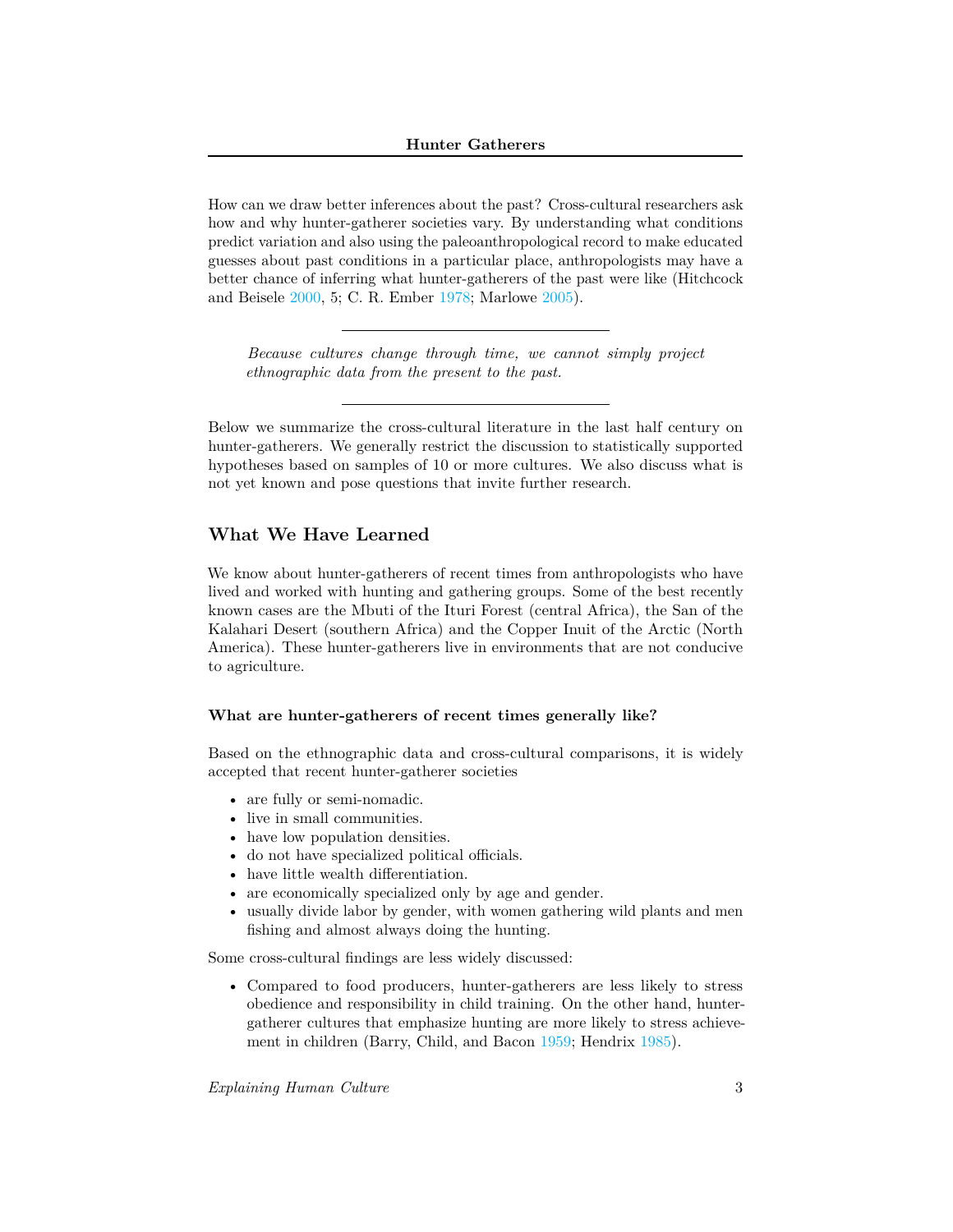- Compared to food producers, hunter-gatherers show more warmth and affection toward their children (Rohner [1975,](#page-11-2) 97–105).
- The songs of hunter-gatherers are less wordy and characterized by more nonwords, repetition, and relaxed enunciation (Lomax [1968,](#page-11-3) 117–28).
- In contrast to food producers, hunter-gatherers are less prone to resource unpredictability, famines, and food shortages (Textor [1967;](#page-11-4) C. R. Ember and Ember [1997,](#page-10-5) 10).

#### <span id="page-3-0"></span>**Are hunter-gatherers more peaceful than food producers?**

Some cross-cultural findings contradict each other, inviting further investigation.

It is widely agreed that, compared to food producers, hunter-gatherers fight less (C. R. Ember and Ember [1997\)](#page-10-5). But are hunter-gatherers typically peaceful? Different researchers have arrived at different answers to this question. For example, C. R. Ember [\(1978\)](#page-10-2) reported that most hunter-gatherers engaged in warfare at least every two years. Another study found that warfare was rare or absent among most hunter-gatherers (Lenski & Lenski, 1978; reported in Nolan [2003\)](#page-11-5).

*Hunter-gatherer cultures differ from food-producing cultures in childrearing practices and vocalization. Food-producing cultures are more vulnerable to famines and food shortages.*

How we define terms will affect the sample and determine the outcome of a cross-cultural study. When asking if hunter-gatherers are typically peaceful, for example, researchers will get different results depending upon what they mean by peaceful, how they define hunter-gatherers, and whether they have excluded societies forced to stop fighting by colonial powers or national governments.

Most researchers contrast war and peace. If the researcher views peace as the absence of war, then the answer to whether hunter-gatherers are more peaceful than food producers depends on the definition of war. Anthropologists agree that war in smaller-scale societies needs to be defined differently from war in nation-states that have armed forces and large numbers of casualties. Also, within-community or purely individual acts of violence are nearly always distinguished from warfare. However, there is controversy about what to call different types of socially organized violence between communities. For example, Fry [\(2006,](#page-10-6) 88, 172–74) does not consider feuding between communities warfare.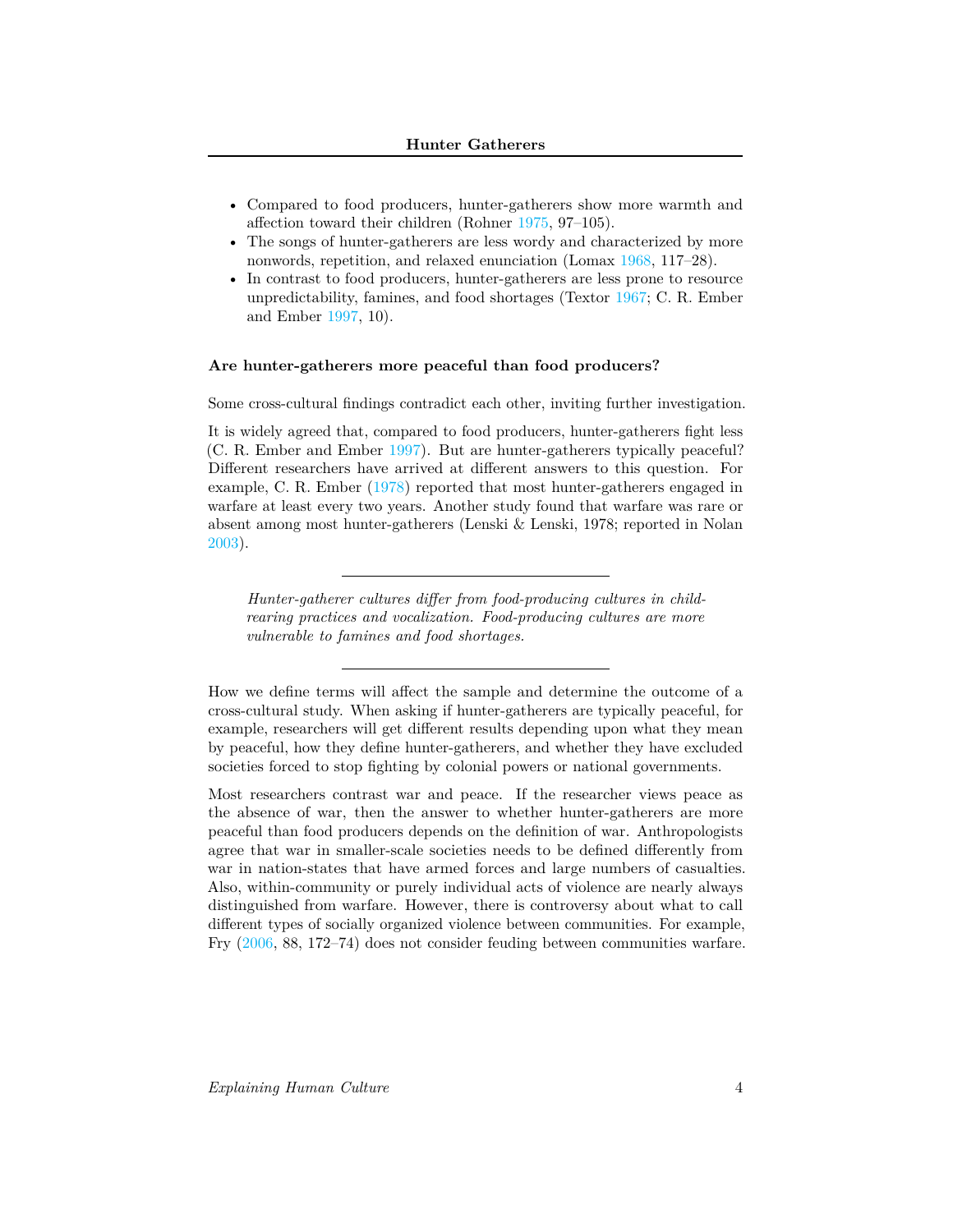#### **Hunter Gatherers**



Figure 2: Hadza children on average hunt and gather about half their food; these children are cooking their meal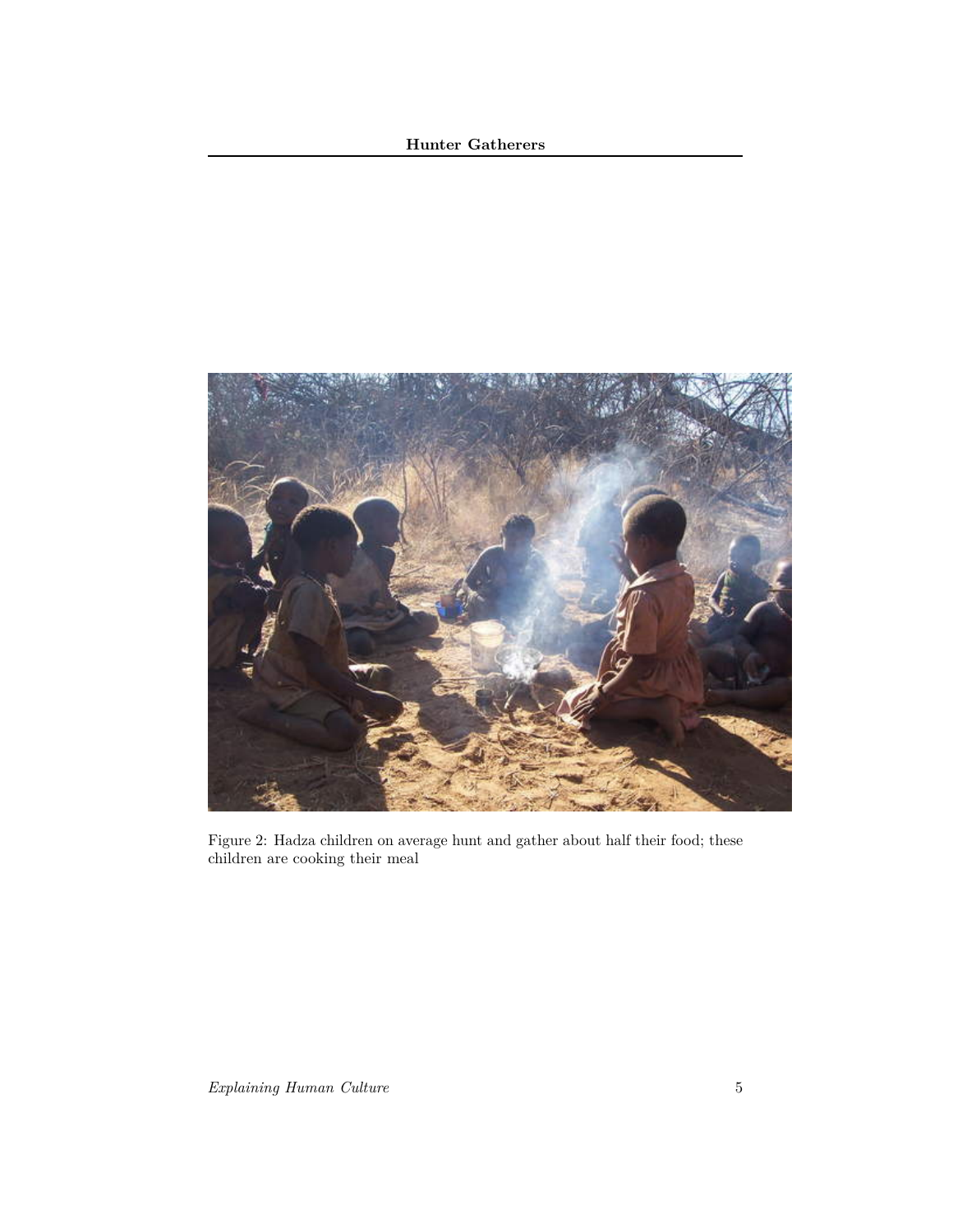#### <span id="page-5-0"></span>**How and why do hunter-gatherers vary?**

Hunter-gatherers vary in many ways, but cross-cultural research has focused on variations in types of food-getting, contributions to the diet by gender, the degree of nomadism, the frequency of external and internal warfare, and marital residence.

- The closer to the equator, the higher the effective temperature, or the more plant biomass, the more hunter-gatherers depend upon gathering rather than hunting or fishing. (Lee and DeVore [1968,](#page-11-6) 42–43; R. L. Kelly [1995,](#page-11-7) 70; Binford [1990,](#page-10-7) 132)
- The lower the effective temperature, the more hunter-gatherers rely on fishing (Binford [1990,](#page-10-7) 134).
- Males contribute more to the diet the lower the effective temperature or the higher the latitude (R. L. Kelly [1995,](#page-11-7) 262; Marlowe [2005,](#page-11-1) 56).
- In higher quality environments (with more plant growth), men are more likely to share gathering with women. Greater division of labor by gender occurs in lower quality environments (Marlowe [2007\)](#page-11-8).
- Fully nomadic lifestyles are more likely as the growing season lengthens (Binford [1990,](#page-10-7) 131).
- Among hunter-gatherers, in contrast to other kinds of societies, division of labor predicts marital residence. The more a foraging society depends upon gathering, the more likely the society is to be matrilocal. The more dependence upon fishing, the more likely a society is to be patrilocal. Degree of dependence on hunting does not predict marital residence (C. R. Ember [1975\)](#page-10-8).
- Patrilocal hunter-gatherers do not have more warfare than those that are matrilocal. Among foragers, as in other societies, patrilocal residence is predicted by internal (within society) warfare or a high male contribution to subsistence; matrilocality is predicted by a combination of purely external warfare and a high female contribution to subsistence (C. R. Ember [1975\)](#page-10-8).
- Bilocal residence, rather than unilocal residence, is predicted by community size under 50, high rainfall variability, and recent drastic population loss (C. R. Ember [1975\)](#page-10-8).
- Hunter-gatherers with higher population densities have more warfare than those with low population densities. Similarly, more complex huntergatherer societies have more warfare than simpler hunter-gatherers (Nolan [2003,](#page-11-5) 26; R. C. Kelly [2000,](#page-11-9) 51–52; Fry [2006,](#page-10-6) 106).
- Hunter-gatherers with a high dependence on fishing are more likely to have internal warfare than external warfare (C. R. Ember [1975\)](#page-10-8).
- In New Guinea, foragers with a high dependence on fishing tend to have higher population density and large settlements. Some of the foragers in New Guinea with a high dependence on fishing have densities of 40 or more people/square km and settlements of over 1000 people (Roscoe [2006\)](#page-11-10).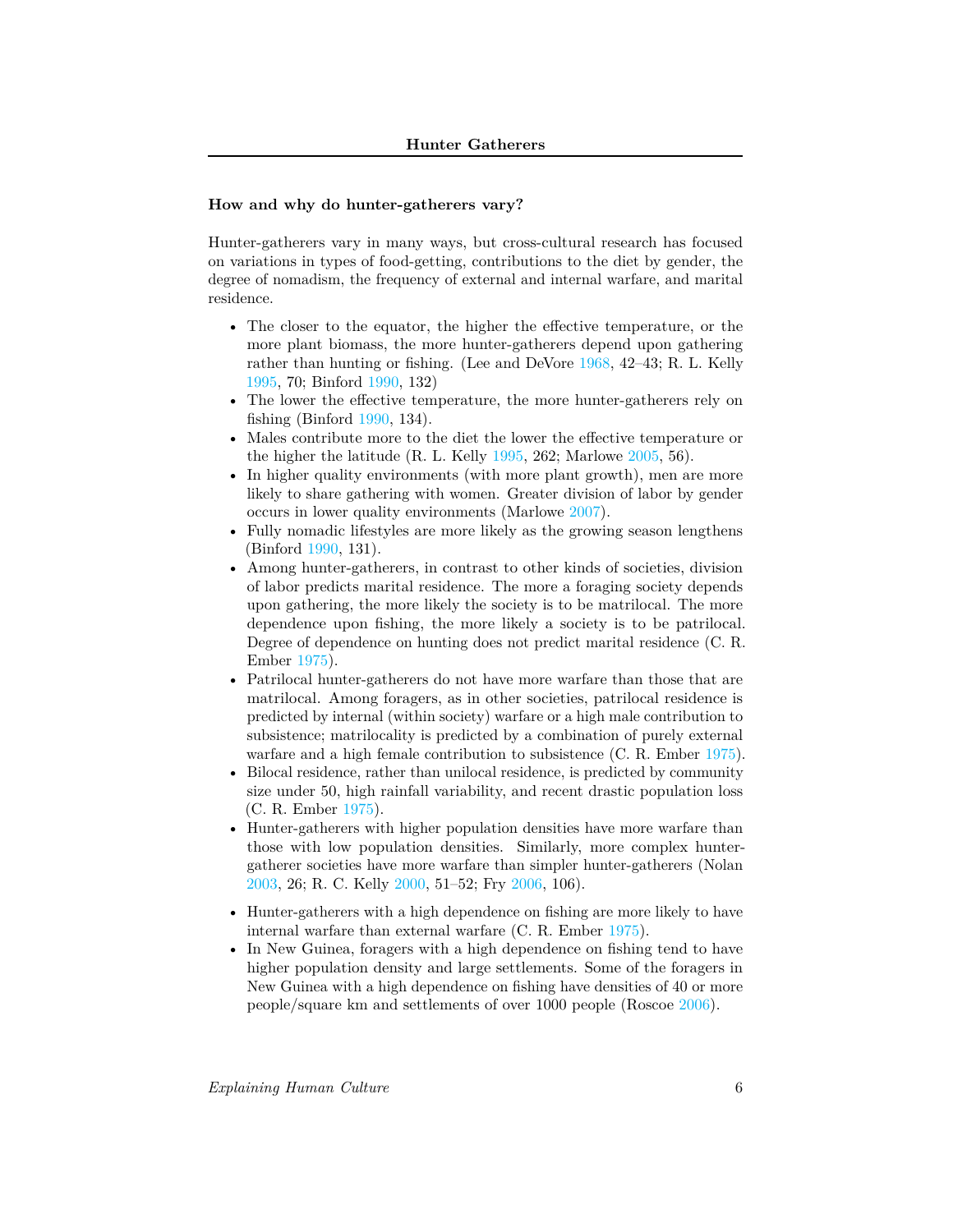## **Hunter Gatherers**



Figure 3: Tlingit women and children cleaning fish on beach, southeastern Alaska, ca.1907.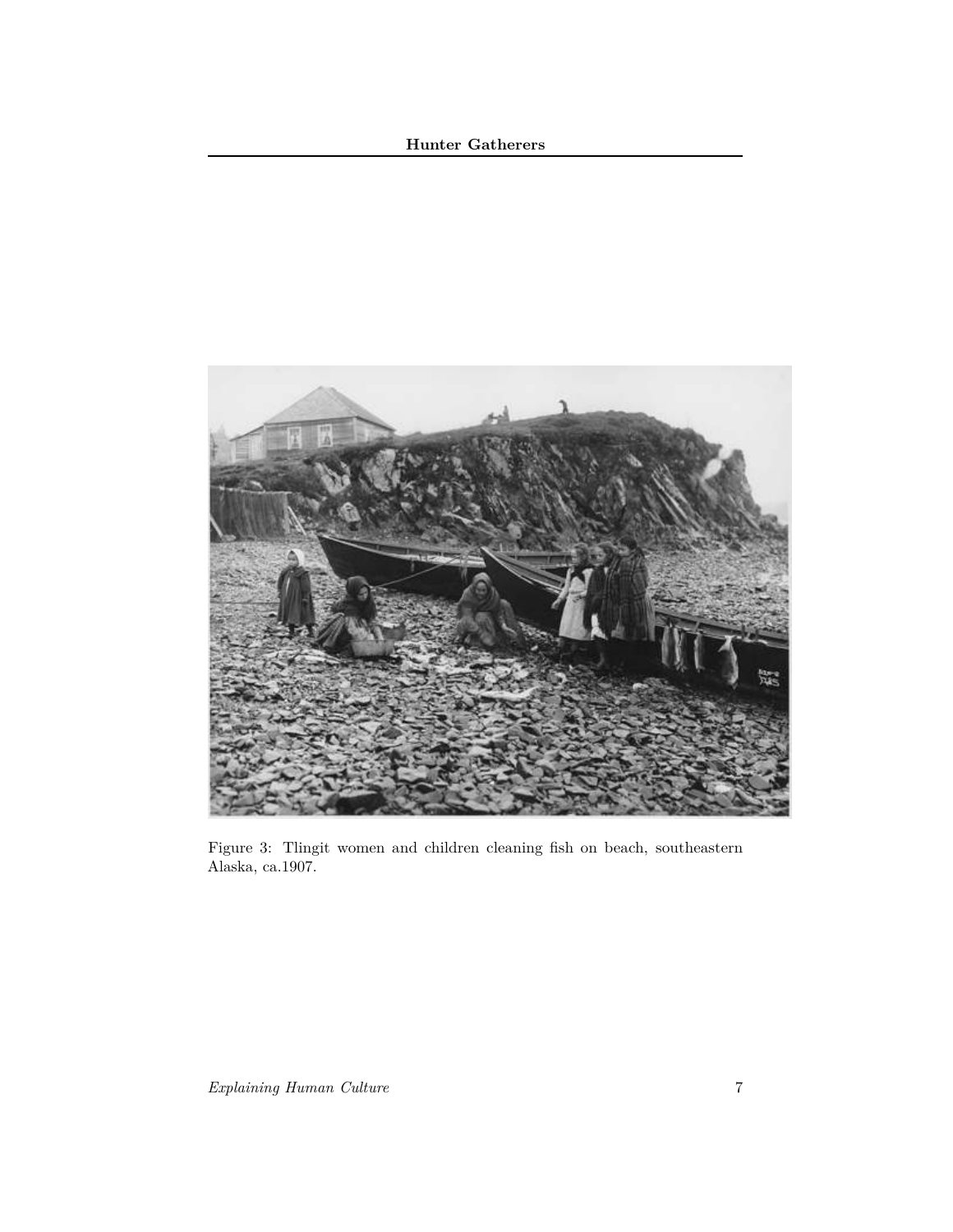

Figure 4: San hunters in the Kalahari Desert, Nambia

#### <span id="page-7-0"></span>**What We Do Not Know**

- Why do some foraging societies share more than others? Is meat consistently shared more than plants? Does sharing differ by gender?
- Why should division of labor predict residence amongst hunter-gatherers, but not among food-producing cultures (See C. R. Ember [1975\)](#page-10-8)?
- Do foragers with a high dependence on fishing tend to have higher population density and large settlements, as is the case in New Guinea (See Roscoe [2006\)](#page-11-10)?
- How different are foragers with a little agriculture from those who lack agriculture?
- Are foragers with horses more like pastoralists than foragers lacking horses?
- Recently, discussion of the differences between complex and simple huntergatherers has increased (See Fitzhugh [2003;](#page-10-9) Sassaman [2004.](#page-11-11)) Complex hunter-gatherers generally have considerable inequality and more political hierarchy.
	- **–** What other differences are there between complex and simple huntergatherers?
	- **–** What implications do such differences have for the emergence of complex foragers?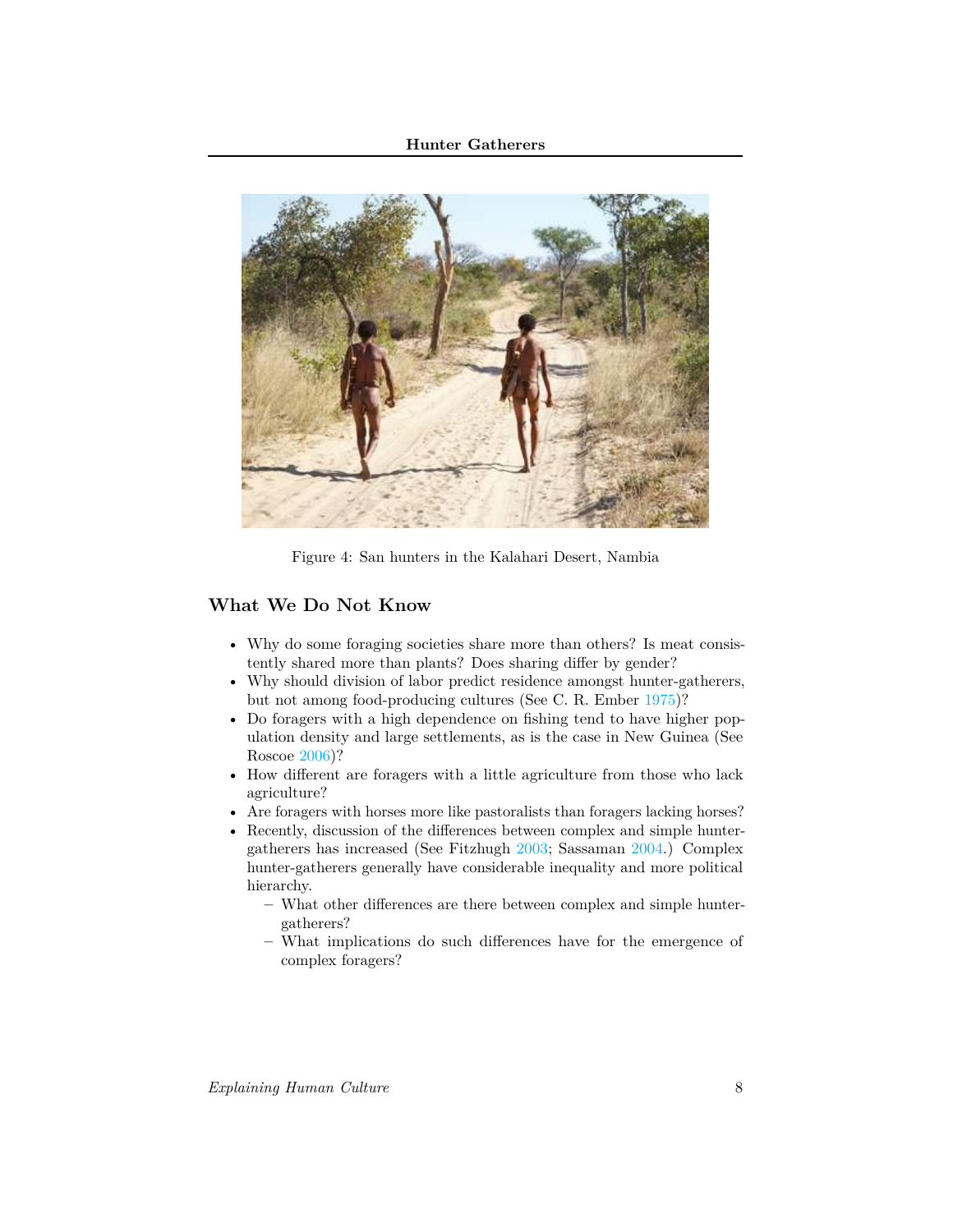#### **Hunter Gatherers**



Figure 5: Tlingit Chief Charles Jones Shakes, pictured at home in Wrangell, Alaska, with an array of his possessions, ca. 1907. The Tlingit, a society dependent on fishing, exemplify the hierarchical structure of complex huntergatherer societies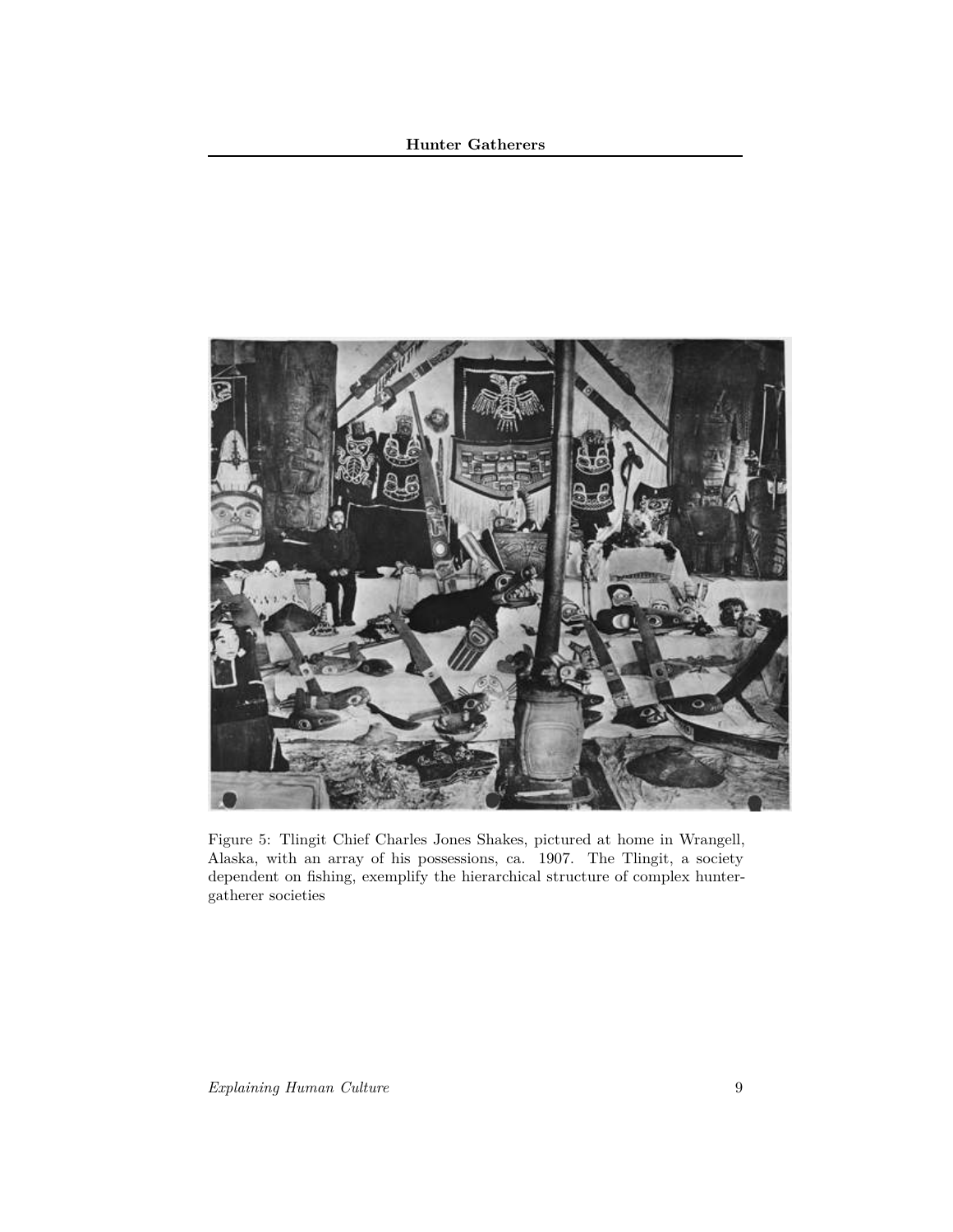# <span id="page-9-0"></span>**Exercises Using eHRAF World Cultures**

Explore some texts in [eHRAF World Cultures](http://ehrafworldcultures.yale.edu) individually or as part of classroom assignments. See the [Teaching eHRAF Exercise 1.22](http://hraf.yale.edu/resources/faculty/teaching-ehraf/1-22-hunter-gatherers-explaining-human-culture/) for suggestions.

# <span id="page-9-1"></span>**Credits**

Special thanks to Kate Cummings for her assistance in preparing this summary.

Photo credits: San rock painting, © EcoPrint/Shutterstock; Hadza children cooking © Alyssa Crittenden; Tlingit women and children, © University of Washington Libraries, Special Collections Division; San hunters, © Dmitry Pichugin/Shutterstock; Tlingit Chief Charles Jones Shakes, University of Washington Libraries, Special Collections Division.

### <span id="page-9-2"></span>**Citation**

The summary should be cited as:

Carol R. Ember. 2014. "Hunter-Gatherers" in C. R. Ember, ed. Explaining Human Culture. Human Relations Area Files, [http://hraf.yale.edu/ehc/summaries/](http://hraf.yale.edu/ehc/summaries/hunter-gatherers) [hunter-gatherers,](http://hraf.yale.edu/ehc/summaries/hunter-gatherers) accessed [give date].

# <span id="page-9-3"></span>**Glossary**

**Bilocal residence** A pattern in which married couples live with or near the wife's or the husband's parents with about equal frequency

**Ethnographic** What we know from descriptions written by observers, usually anthropologists, who have lived with and worked with people in the present and recent past

**Matrilocal residence** A pattern of marital residence where couples typically live with or near the wife's parents

**Multilocal residence** Includes both bilocal residence and unilocal residence with a frequent alternative.

**Patrilocal residence** A pattern of marital residence where couples typically live with or near the husband's parents

**Unilocal residence** A pattern in which married couples live with or near one specified set of relatives (patrilocal, matrilocal, or avunculocal)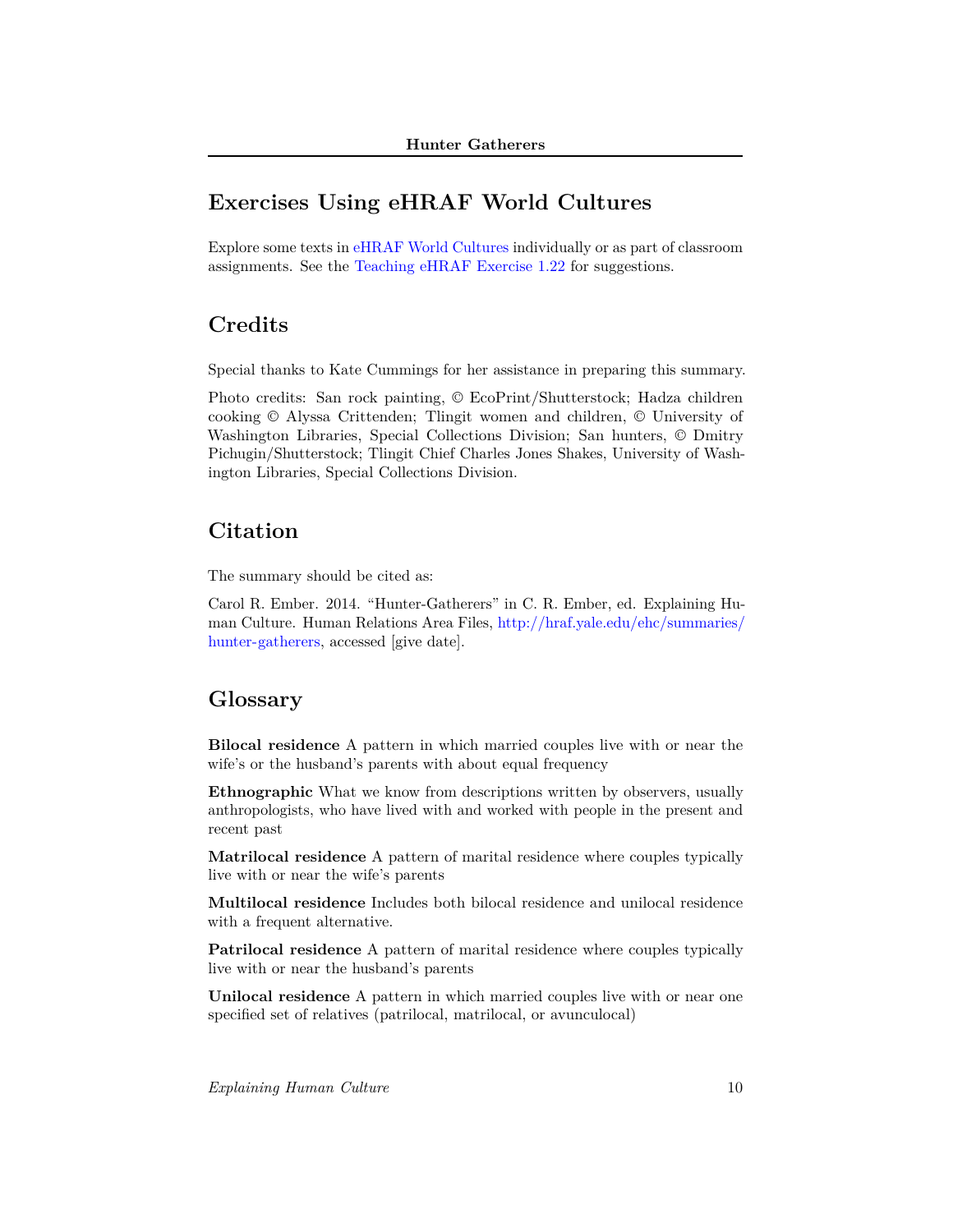# <span id="page-10-0"></span>**Additional Cross-Cultural Studies of Hunter-Gatherers**

Halperin, Rhonda H. 1980. "Ecology and mode of production: Seasonal variation and the division of labor by sex among hunter-gatherers." *Journal of Anthropological Research*, 36, 379-399.

Korotayev, Andrey V. & Alexander A. Kazankov. 2003. "Factors of sexual freedom among foragers in cross-cultural perspective." *Cross-Cultural Research*, 37, 29-61.

Lozoff, Betsy and Gary Brittenham. 1979. "Infant care: Cache or carry." *The Journal of Pediatrics*, 95, 478-483.

Marlowe, Frank W. 2003. "The mating system of foragers in the standard cross-cultural sample." *Cross-Cultural Research*, 37, 282-306.

# <span id="page-10-1"></span>**References**

<span id="page-10-3"></span>Barry, Herbert, III, Irvin L. Child, and Margaret K. Bacon. 1959. "Relation of Child Training to Subsistence Economy." *American Anthropologist* 61 (1): 51–63. [https://doi.org/10.1525/aa.1959.61.1.02a00080.](https://doi.org/10.1525/aa.1959.61.1.02a00080)

<span id="page-10-7"></span>Binford, Lewis R. 1990. "Mobility, Housing, and Environment: A Comparative Study." *Journal of Anthropological Research* 46 (2): 119–52. [https://doi.org/10.](https://doi.org/10.1086/jar.46.2.3630069) [1086/jar.46.2.3630069.](https://doi.org/10.1086/jar.46.2.3630069)

<span id="page-10-8"></span>Ember, Carol R. 1975. "Residential Variation Among Hunter-Gatherers." *Behavior Science Research* 10 (3): 199–277. [https://doi.org/10.1177/](https://doi.org/10.1177/106939717501000302) [106939717501000302.](https://doi.org/10.1177/106939717501000302)

<span id="page-10-2"></span>———. 1978. "Myths About Hunter-Gatherers." *Ethnology* 17 (4): 439–48. [https://doi.org/10.2307/3773193.](https://doi.org/10.2307/3773193)

<span id="page-10-5"></span>Ember, Carol R., and Melvin Ember. 1997. "Violence in the Ethnographic Record: Results of Cross-Cultural Research on War and Aggression." In *Troubled Times: Violence and Warfare in the Past*, 1–20. New York, NY: Routledge.

<span id="page-10-9"></span>Fitzhugh, Ben. 2003. *The Evolution of Complex Hunter-Gatherers: Interdisciplinary Contributions to Archaeology*. New York, NY: Kluwer Academic/Plenun Publishers.

<span id="page-10-6"></span>Fry, Douglas. 2006. *The Human Potential for Peace: An Anthropological Challenge to Assumptions About War and Violence*. New York, NY: Oxford University Press.

<span id="page-10-4"></span>Hendrix, Lewellyn. 1985. "Economy and Child Training Reexamined." *Ethos* 13 (3): 246–61. [https://doi.org/10.1525/eth.1985.13.3.02a00030.](https://doi.org/10.1525/eth.1985.13.3.02a00030)